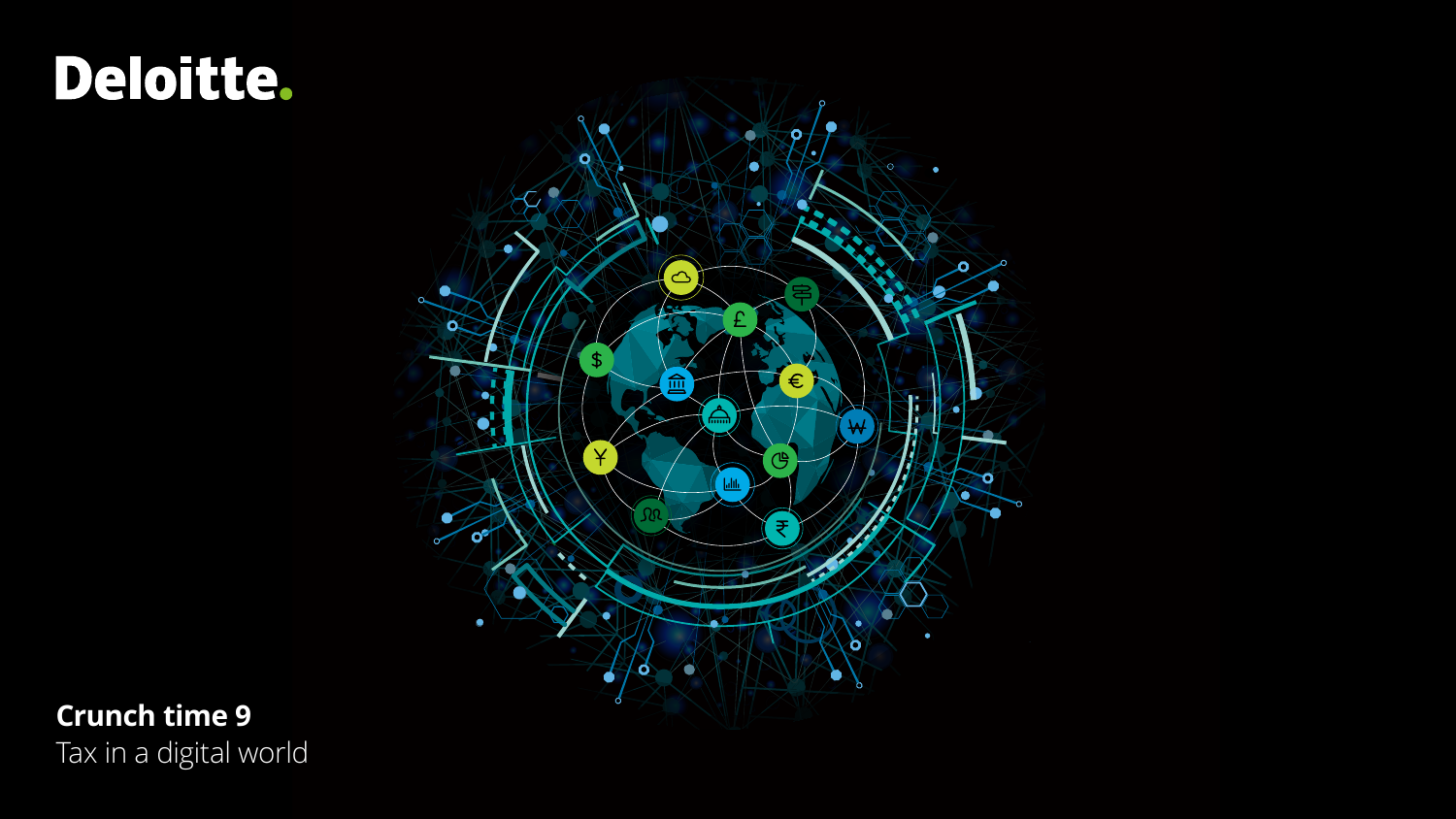Think back to your company's last major technology project. When did your finance people get involved in the planning conversation?

How about your tax team?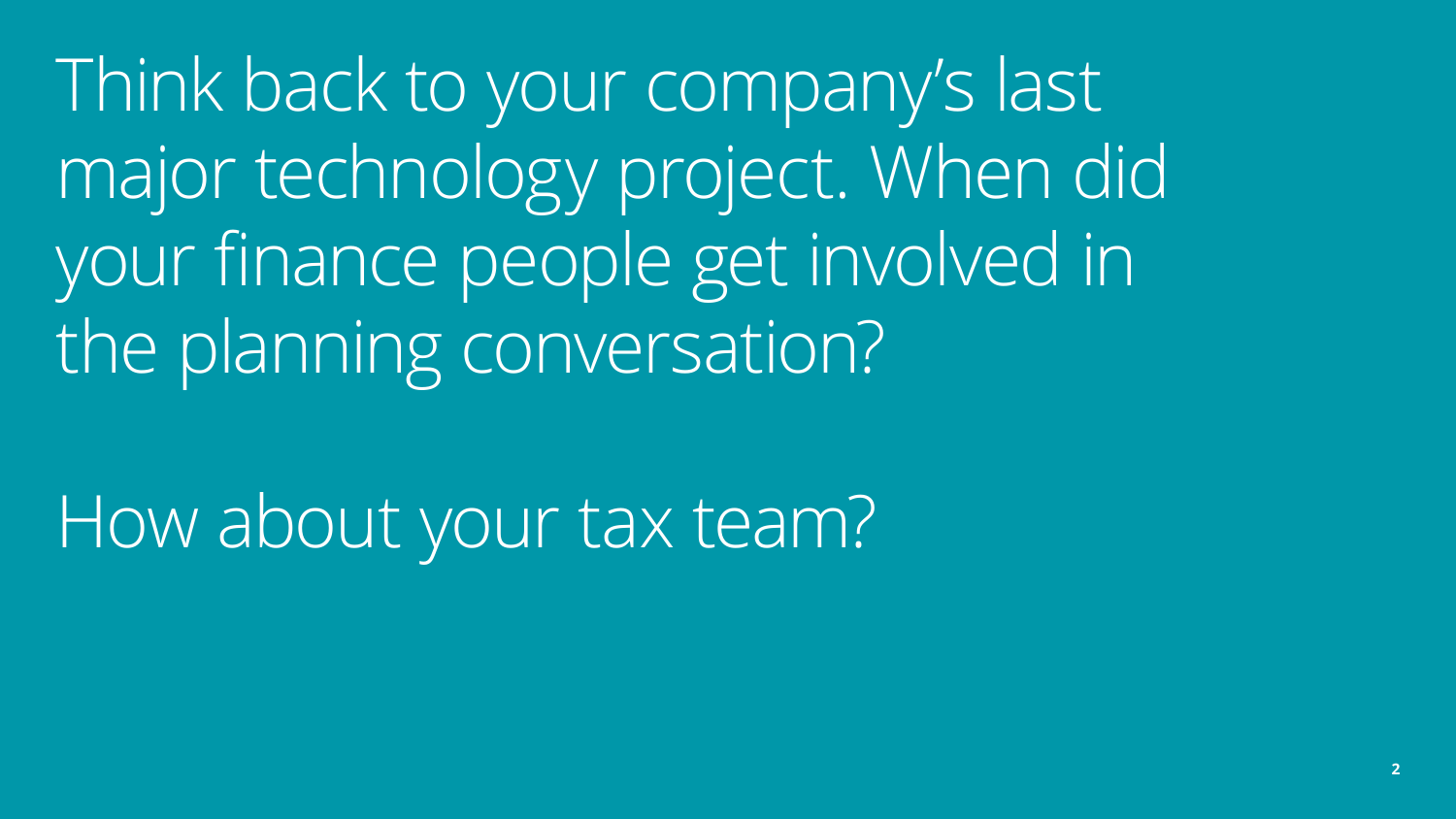## Taking tax seriously

It's common for Finance to have a front-row seat when big new initiatives are underway, including technology spending. But far too often, Tax gets involved after the fact, when the best they can do is make the most of a tough situation. Fortunately, that's beginning to change.

The reason is simple: New data modeling tools make it possible to deliver valuable tax insights about different financial scenarios—in real time. Which means business leaders get the benefits of those insights before they have to make their decisions.

A modernized tax function has the digital tools and talent to churn through scores or even hundreds of scenario models to determine their after-tax financial implications. This kind of data modeling combines your own realtime financial information with the latest tax laws and regulations to guide you through options for action.

We're talking about a massive amount of data that's growing larger day by day. Modeling is often the only practical way to understand the full tax implications of different business decisions.

But before this can happen, Tax must modernize along with the rest of the enterprise. That should be an easy decision.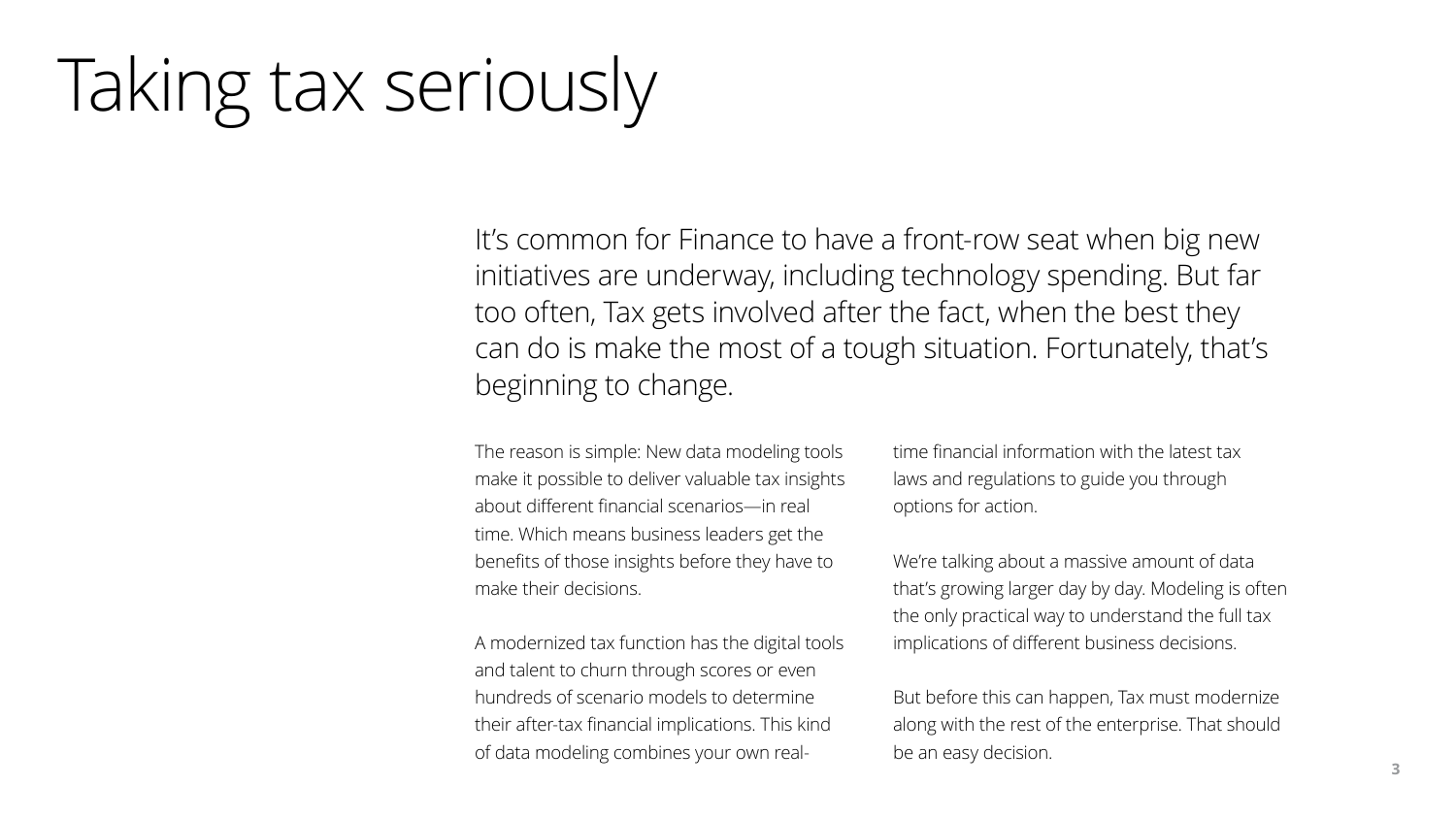## He said. She said.

With the recent big changes in US tax laws and rates—and an explosion of new regulations elsewhere in the world—tax departments everywhere are scrambling to make sense of it all. As the upheaval continues, tax leaders and CFOs are beginning some interesting conversations about growing complexity and uncertainty related to global tax. There's a lot on the line.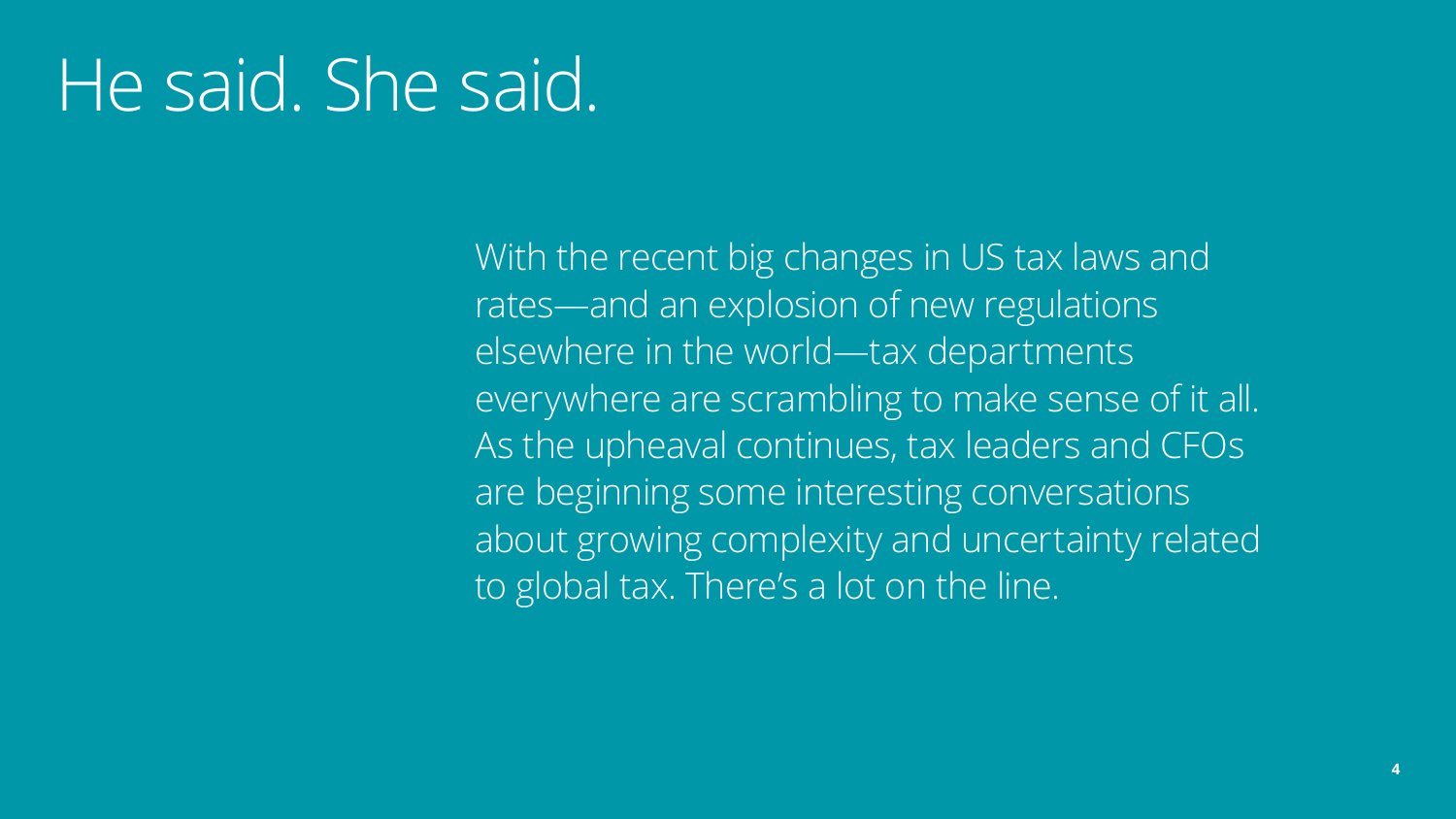## **Tax in a digital world**

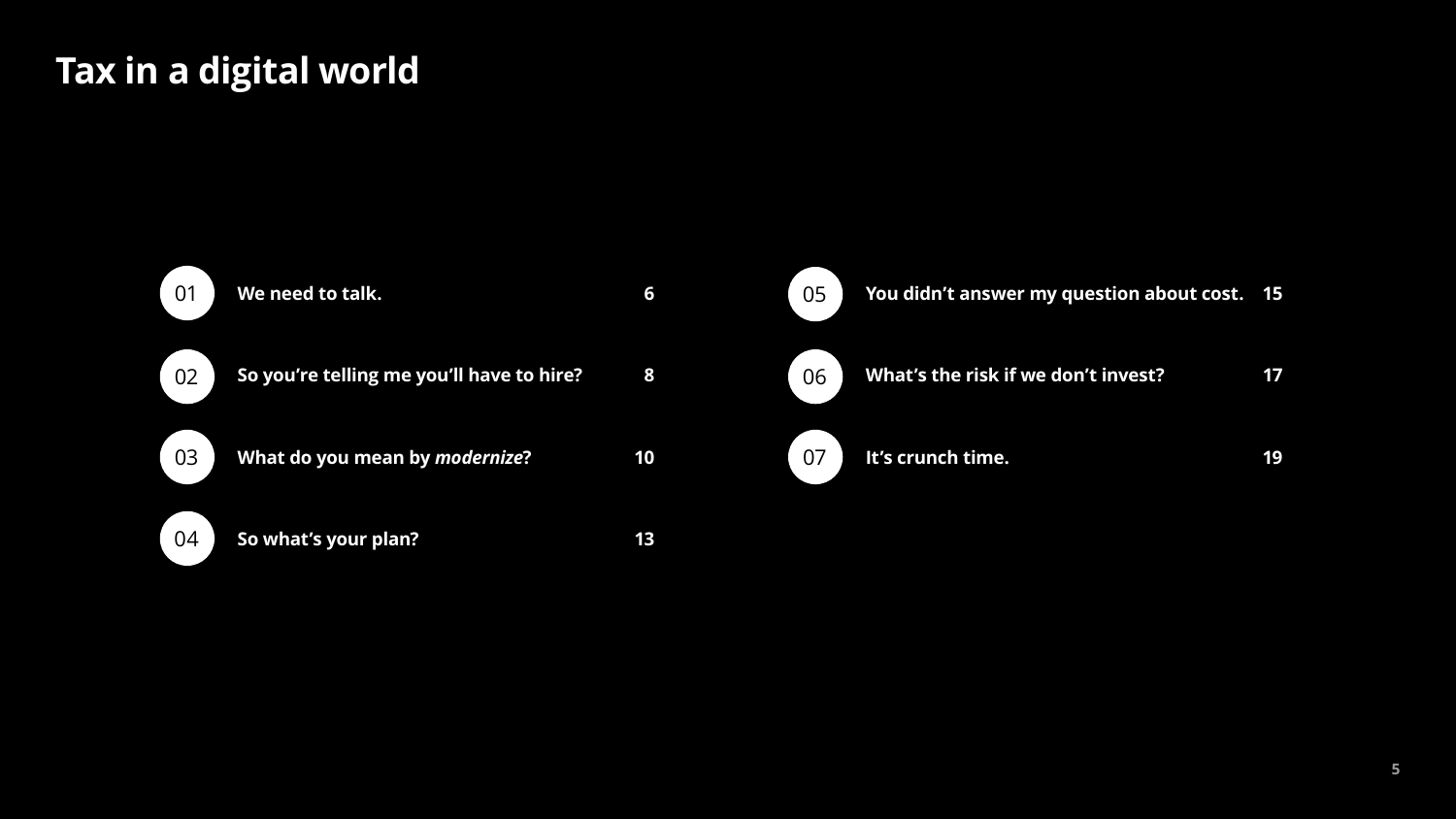### <span id="page-5-0"></span>**We need to talk.**



**01**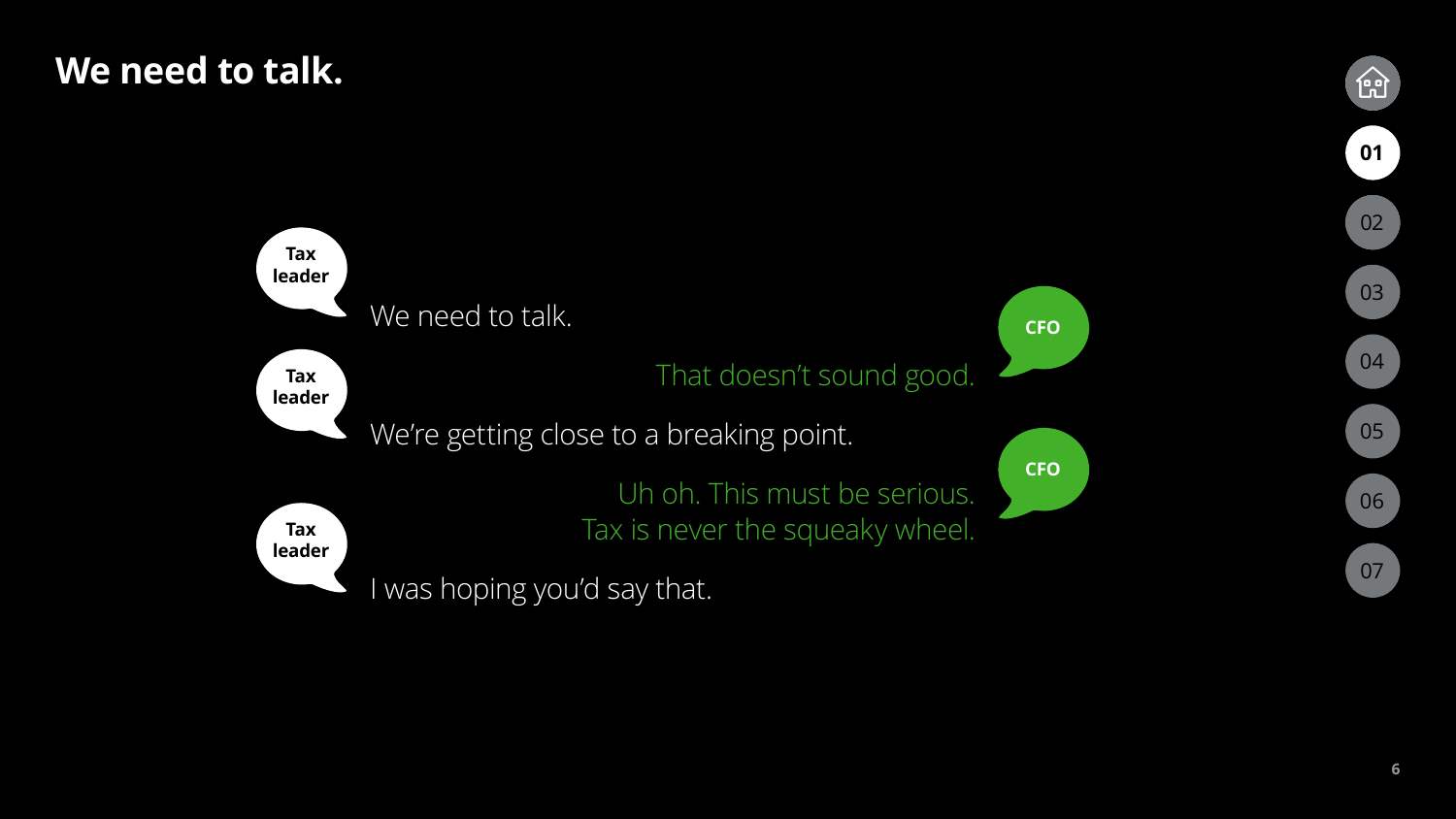## We need to talk.



Whatever you think about Tax, one thing we know for certain is this: An unprecedented number of regulatory and tax policy changes are underway, both in the US and around the globe.

The US federal tax code has nearly tripled in length over the last 30 years. In 2017 alone, there were more than 600 revisions, all requiring new compliance measures.<sup>1</sup> And then there's the rest of the world. Over the past several years, India has imposed far-reaching changes that are reshaping one of the most complex tax regimes on earth. In Brazil, hardly a week goes by without the announcement of new tax policies that must be addressed immediately. And in Europe, we're seeing new developments related to real-time reporting and standard audit filings, which have to be done electronically.

But government policy is just one area where complexity is increasing. The new digital economy is unleashing new competition and new business models, both of which can create significant tax planning opportunities. If the world is a chess board, tax considerations often influence the winning moves.

Many tax professionals tell us their companies are simply not set up for this new reality. Finance leaders have been responding in predictable ways. Hiring more people, getting temporary help, adding point technology solutions, outsourcing parts of the process. It's worked in the past. So stay the course, right?

[04](#page-12-0)

[02](#page-7-0)

**[01](#page-5-0)**

[05](#page-14-0)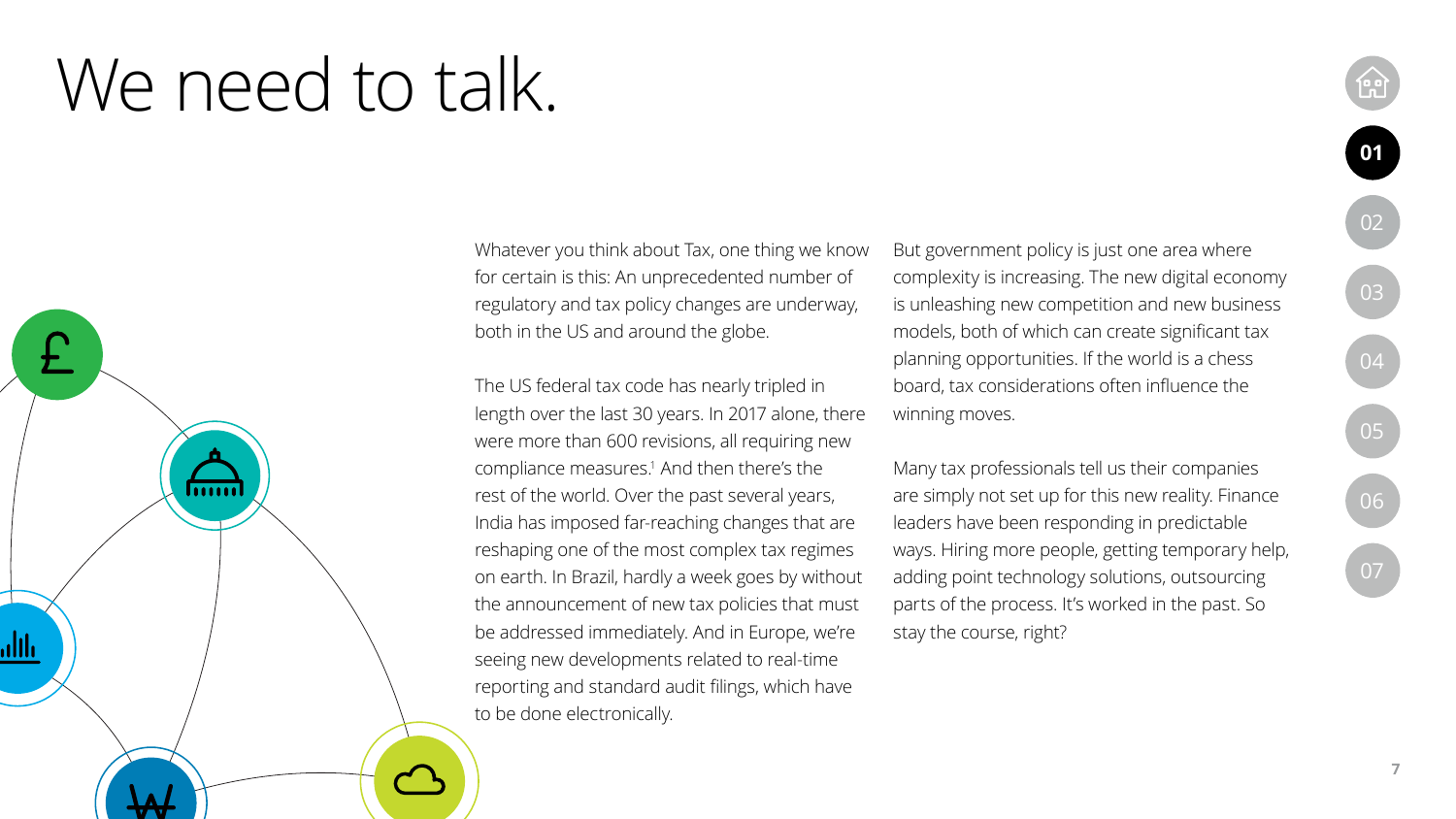## <span id="page-7-0"></span>**So you're telling me you'll have to hire?**



[01](#page-5-0)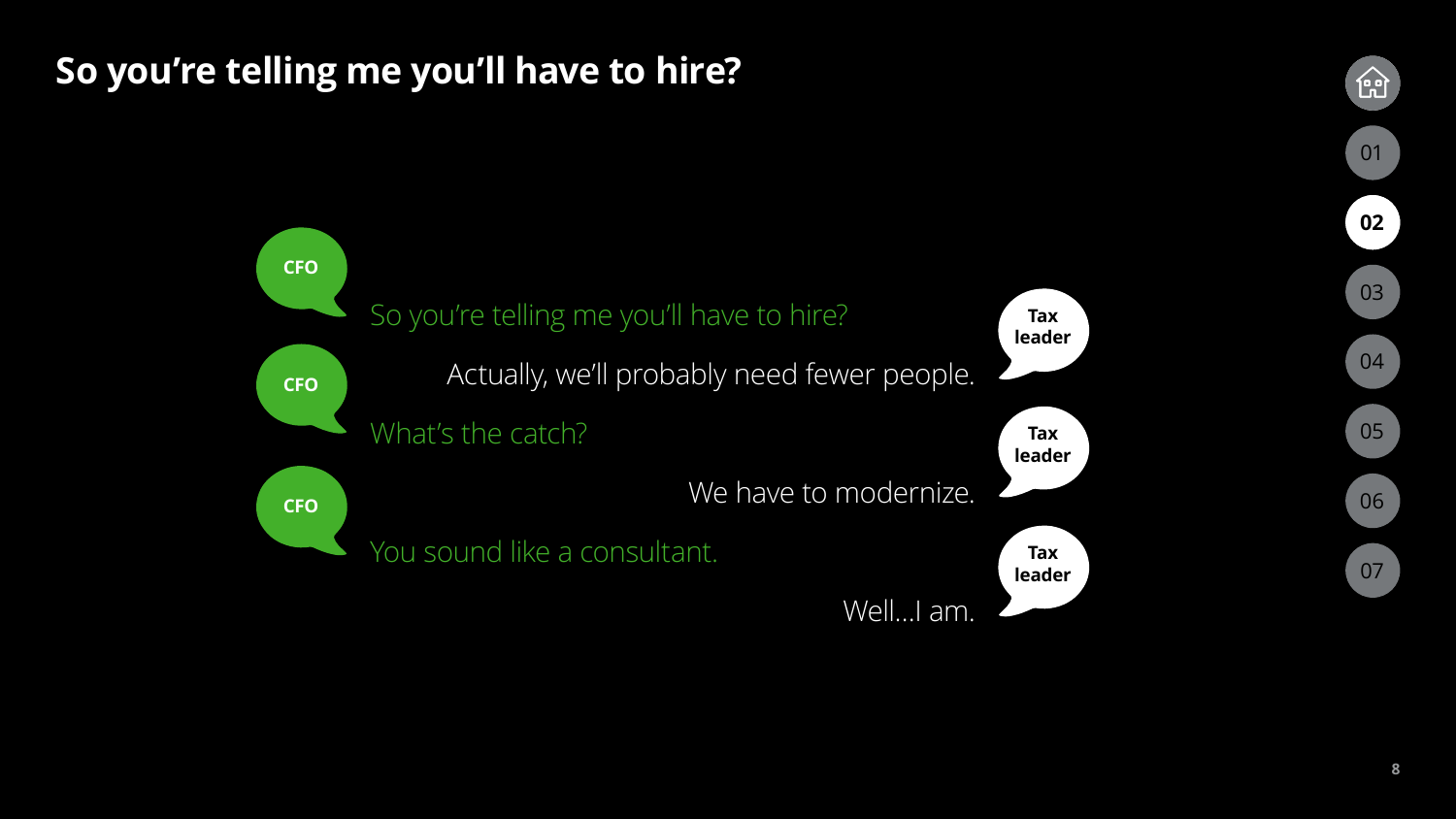# So you're telling me you'll have to hire?

血 €

With 50 percent fewer tax accounting graduates and a big chunk of the tax workforce nearing retirement, there aren't nearly enough experienced tax people in the market today. Add in hundreds of tax jurisdictions, each with unique rules and regulations, and complexity goes through the roof. Bottom line? Companies need machines, cognitive tools, bots and other technologies (or service providers deploying those solutions) to do more of their work. And that requires investment.

It's ironic that businesses plow millions into upgrading their ERP systems, but when it comes to Tax, not a lot changes. Many tax departments have all but missed out on technology modernization.

The specific problem is easy to identify: few companies have taken steps to fully integrate the tax function with their accounting and finance systems. ERP sits over there, tax sits over here, and human beings go back and forth. The result is a hodgepodge of point solutions, with tax teams often scrambling just to gather basic information.

We find that tax departments typically spend less than half the time on data analysis than they spend on data gathering and data prep. That's problematic.

Fortunately, the opportunities for improvement are real, and companies are beginning to embrace them.

[04](#page-12-0)

**[02](#page-7-0)**

[05](#page-14-0)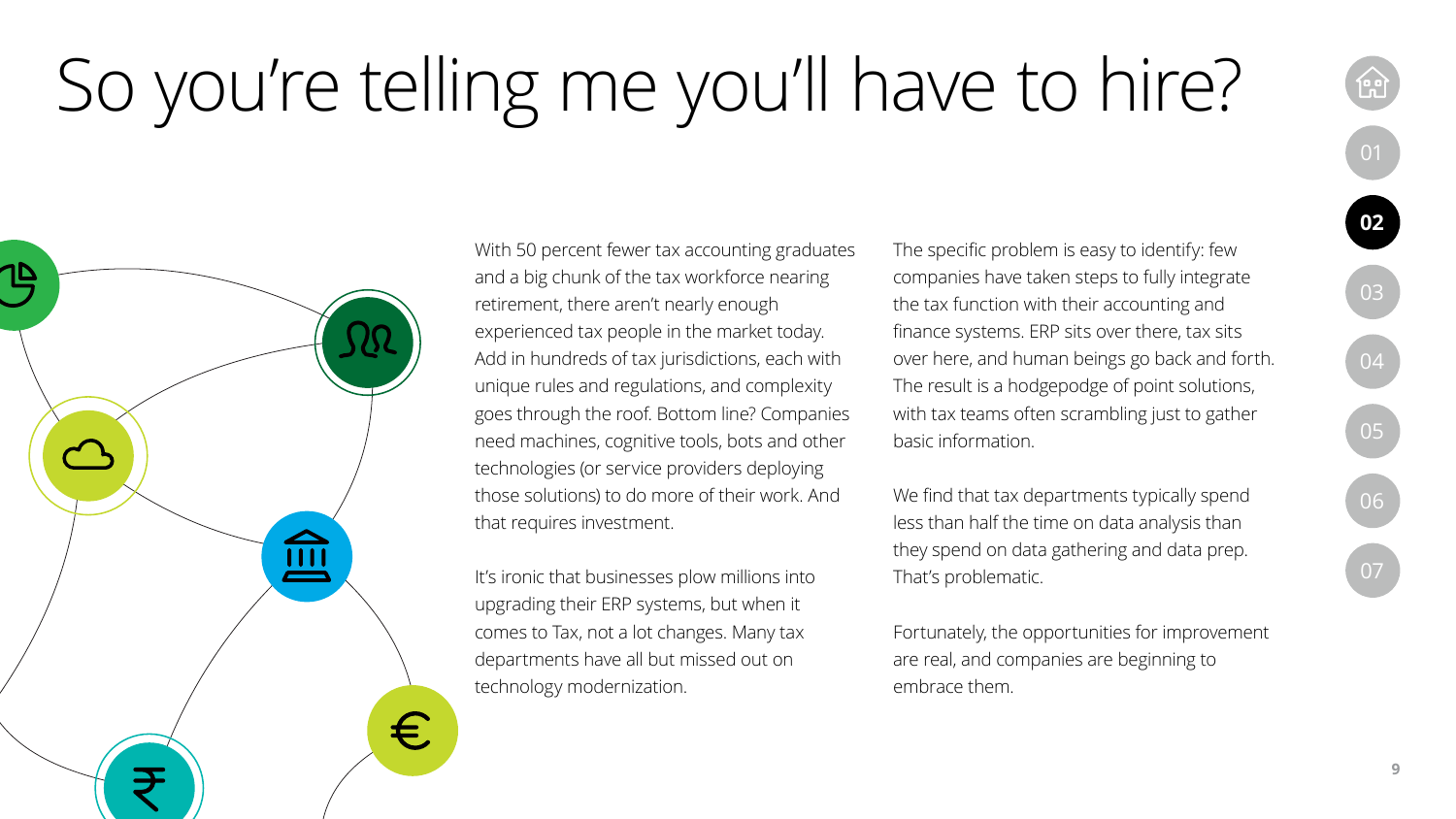### <span id="page-9-0"></span>**What do you mean by** *modernize?*

**CFO**

**CFO**

**CFO**

What do you mean by *modernize?* Specifics please.

> Two things. First, create our tax data backbone. Second, automate our planning and reporting processes.

### Data backbone?

Yep, backbone. Tax is like no other business function. We use all of our company's data. Every single transaction.

Which means mountains of information.

**Tax leader**

**Tax leader**

[07](#page-18-0)

[06](#page-16-0)

[05](#page-14-0)

[04](#page-12-0)

**03**

[02](#page-7-0)

[01](#page-5-0)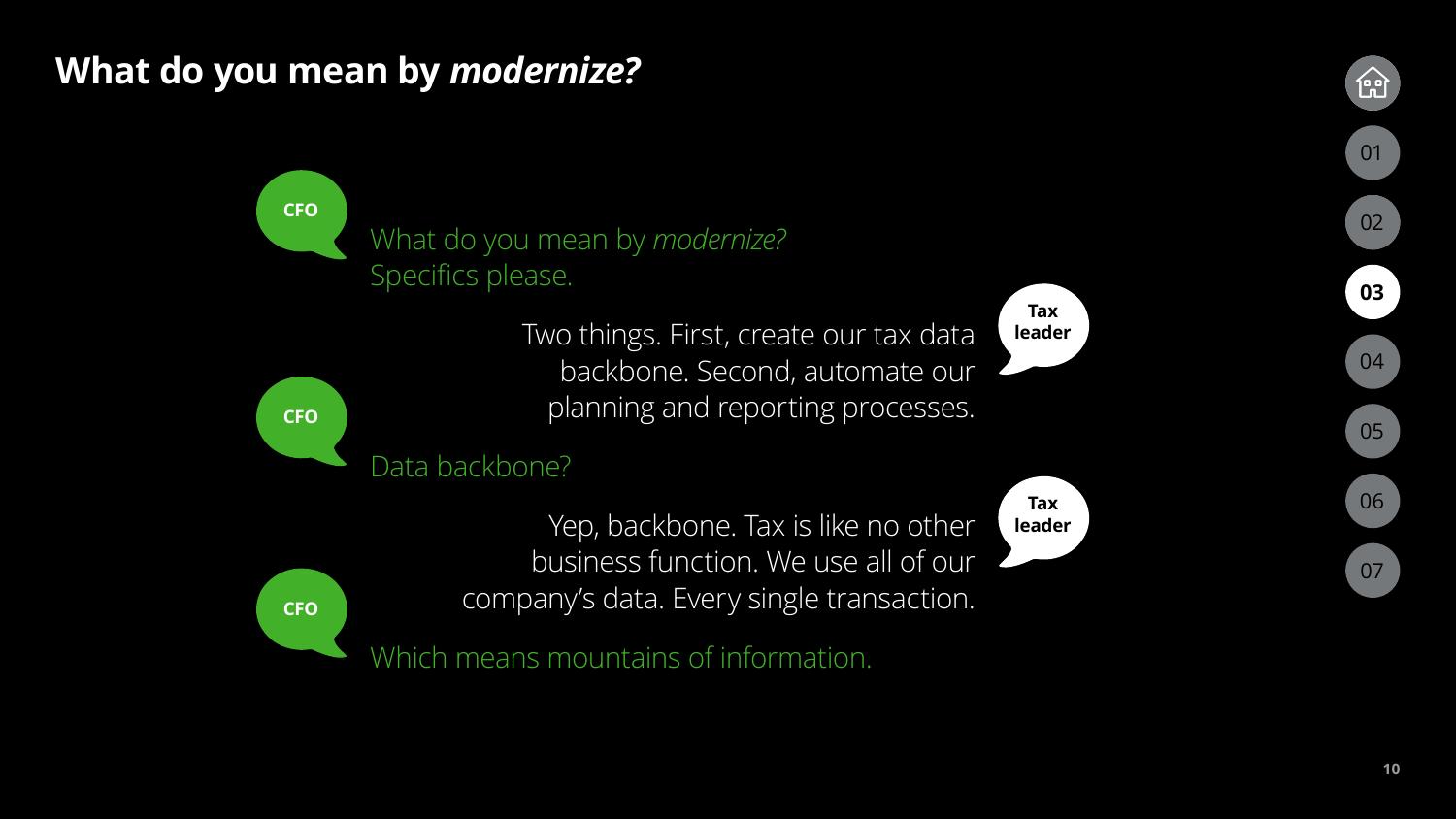## What do you mean by *modernize?*

₹  $\ln$  $\boldsymbol{\varphi}$ € mm

The first thing to know about modernization is that it creates a different mindset. Modernized Tax moves from being mostly a compliance function to a high-value planning and reporting function. For example, consider the international tax provisions of the Tax Cuts and Jobs Act. Given the complexity of these new rules, in most cases the modeling required for effective tax planning simply can't happen without automation and advanced analytics.

One vice president/controller we work with was involved in a finance transformation project that wasn't designed to address Tax. He stopped the project cold, insisting it be rescoped to include tax modernization. This executive was certain the business case for modernizing Tax was compelling and wanted the same digital technologies available to them that were going to be made available to the rest of Finance.

If your company's leadership hasn't embraced tax modernization, there's a good chance you're leaving real value on the table.

**[03](#page-9-0)**

[02](#page-7-0)

[04](#page-12-0)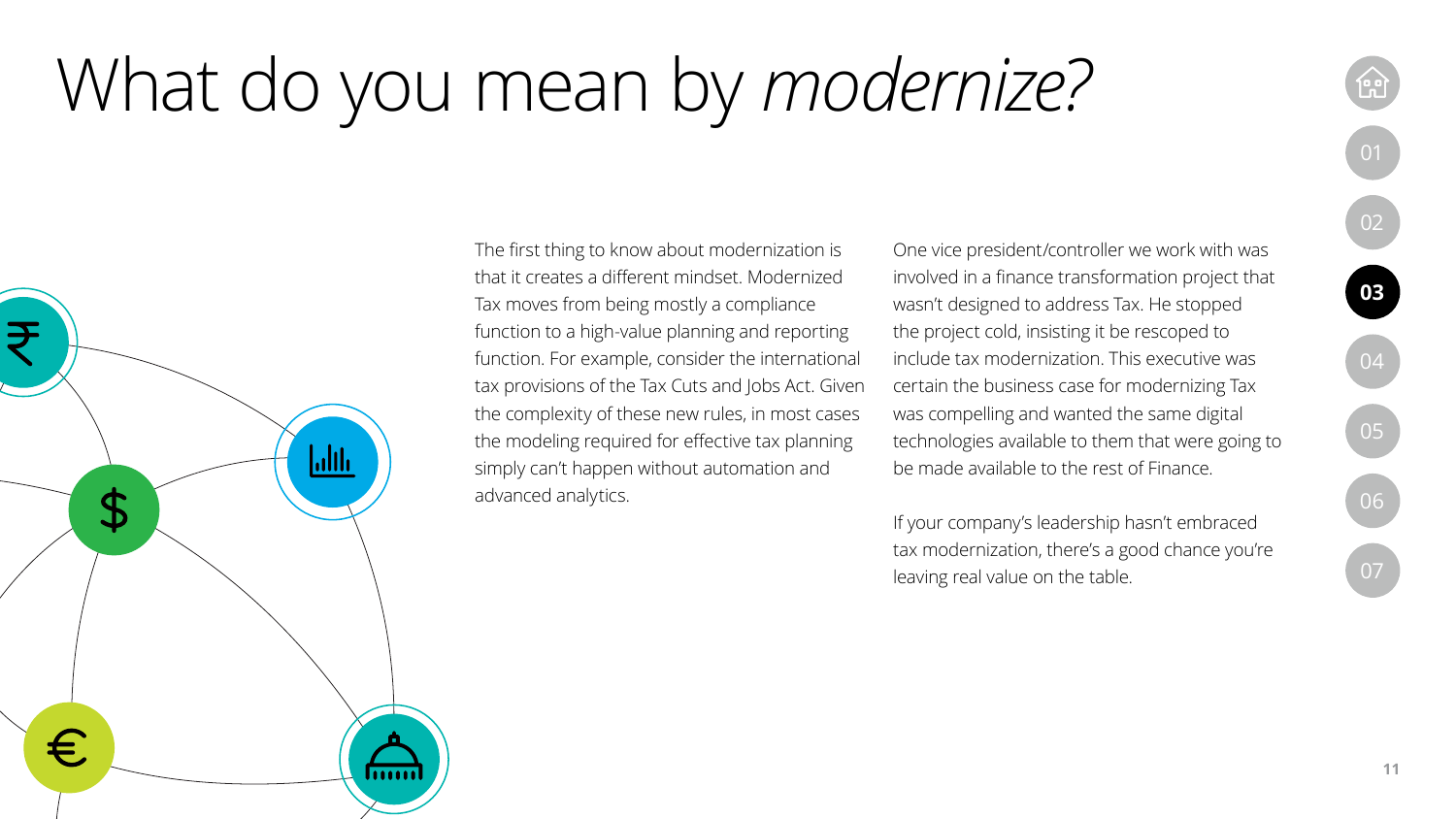## **The digital evolution** What does work actually look like in a modernized tax department?

**Here are three things you'll be able to see:**



### **Reimagined processes Redefined talent**

**Automatic tax reconciliation**





### **Technology enablers**

**•** Reconciliations are automated and managed on an exceptions basis

**•** Tax analyzes and evaluates the discrepancies while optimizing the reconciliation of source data to the general ledger

**Automated transaction processing**

- **•** Indirect tax determination is managed on an exceptions basis
- **•** AP clerks no longer have to key in tax codes manually or make tax determinations on the fly
- **•** Tax managers generate targeted business insights rather than generic ones
- **•** Tax staff are freed up to focus on tax planning and other high value-add activities
- **•** Touchless automation removes manual reconciliation
- **•** Integrating automation tools with data lakes or data hubs empowers tax analysts to perform advanced analytics and predictive what-if scenarios

**•** Tax staff monitor data quality as a key performance indicator

- **•** Real-time layers of data proactively identify rule exceptions, improving reliability with machine learning
- **•** Visualization and analytics from an integrated tax data warehouse enhance the indirect tax process

**[03](#page-9-0)**

[04](#page-12-0)

[07](#page-18-0)

[06](#page-16-0)

[05](#page-14-0)

[02](#page-7-0)

[01](#page-5-0)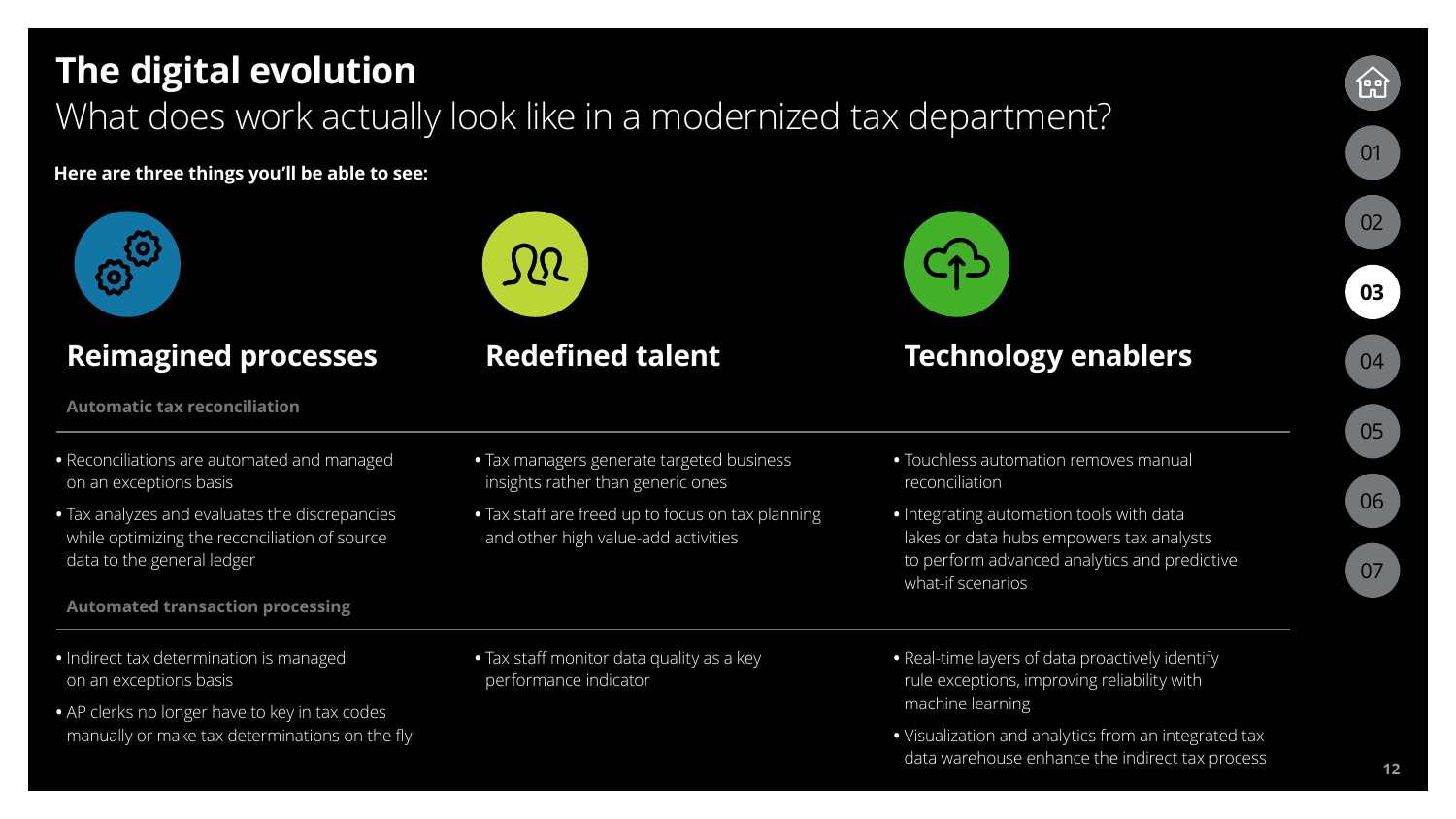## <span id="page-12-0"></span>**So what's your plan?**



**[03](#page-9-0)** 03

[07](#page-18-0)

[06](#page-16-0)

[05](#page-14-0)

**04**

[02](#page-7-0)

[01](#page-5-0)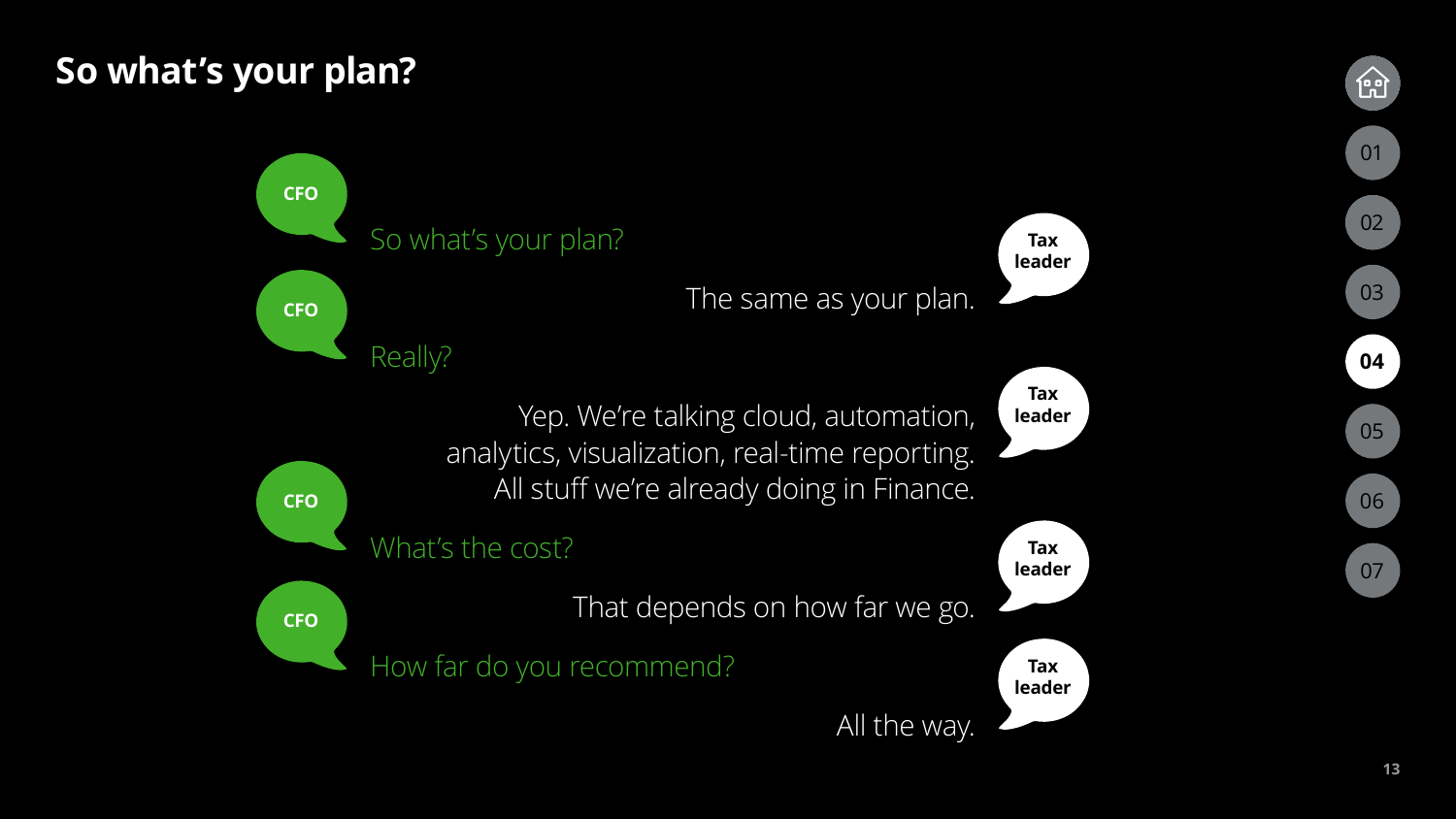## So what's your plan?

信 €

If you've ever worked through finance transformation, you understand there's no such thing as finished. Between new regulations and new markets, the people, processes, and technologies needed to run Finance effectively are always evolving. That's true for Tax, too. Figuring out how to stay ahead—without spending too much—is the name of the game.

A lot of what's required for tax modernization happens in ERP implementations, but not everything. You still have to integrate with other technologies like business intelligence and visualization software to see the "art of the possible."

### **Pain points**

One place where tax modernization can have immediate impact is in intercompany accounting. Modernization lets you plan and monitor the potential tax consequences of different inventory and supply chain choices, improving your ability to get transfer pricing and intercompany transactions right in real time.

Another place modernization can help is in closing the books, where companies gather and report all transactions. When you get the tax data model right, everything else starts to fall naturally into place and can bring significant efficiencies to the close process.

**[03](#page-9-0)** 03

**[04](#page-12-0)**

[07](#page-18-0)

[06](#page-16-0)

[05](#page-14-0)

[02](#page-7-0)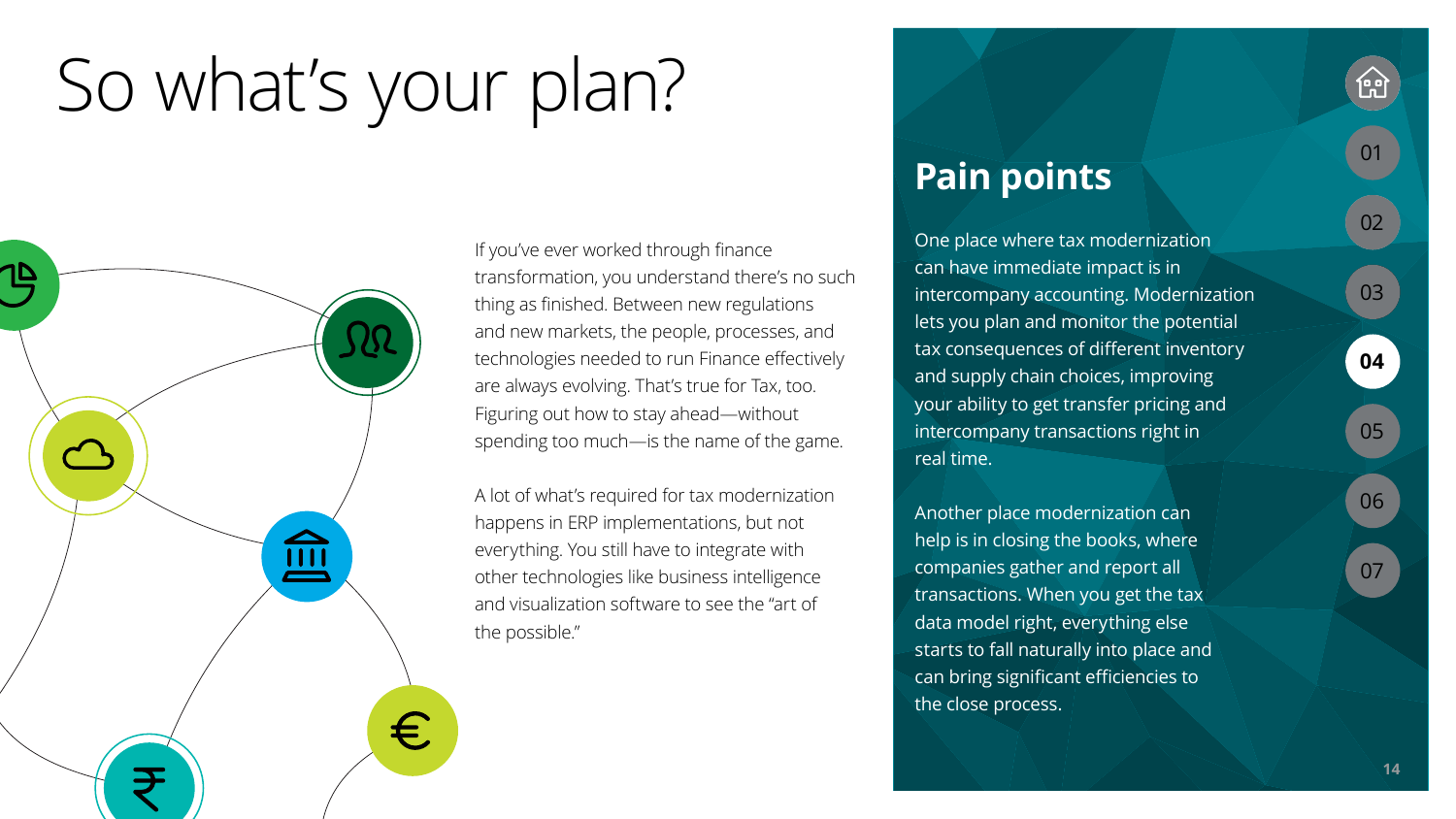## <span id="page-14-0"></span>**You didn't answer my question about cost.**



**[03](#page-9-0)** 03

[07](#page-18-0)

[06](#page-16-0)

**05**

[04](#page-12-0)

[02](#page-7-0)

[01](#page-5-0)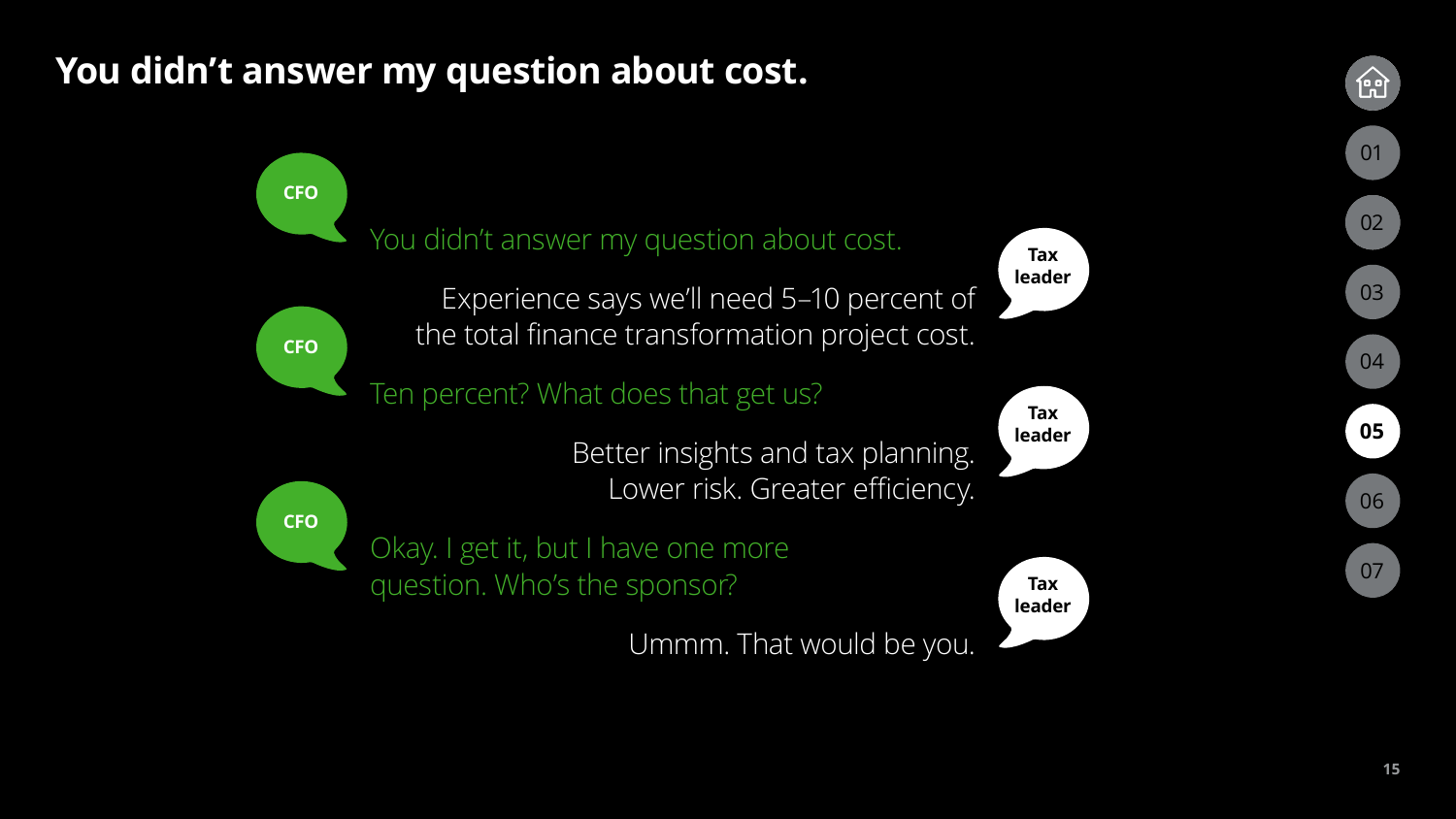## You didn't answer my question about cost.

mm  $\mathsf{L}$ lılı $\mathsf{L}$ 

The business case for tax modernization is easy to make for almost any global enterprise. Done right, tax modernization enables better management of the global effective tax rate. And with automation, you may be able to more effectively apply for tax rebates and reduce cash leakage, such as VAT overpayments.

But tax modernization is also about risk management. In the face of growing complexity, tax teams need a way to efficiently grind through the data and scenarios required for effective tax planning and reporting. Without modernization, you'll be challenged to keep up with the onslaught of new demands—and have little chance of getting ahead of the curve.

Yet even with a clear business case, your tax department may not push for needed investment as aggressively as other functions might. Tax departments are busier than ever, and many are falling behind, with little bandwidth to consider these improvements.

If you're the CFO, nudge Tax along. Even when there's a great tax leader in place, CFOs need to champion modernization.

[04](#page-12-0)

 $\overline{0}$ 

**[05](#page-14-0)**

[06](#page-16-0)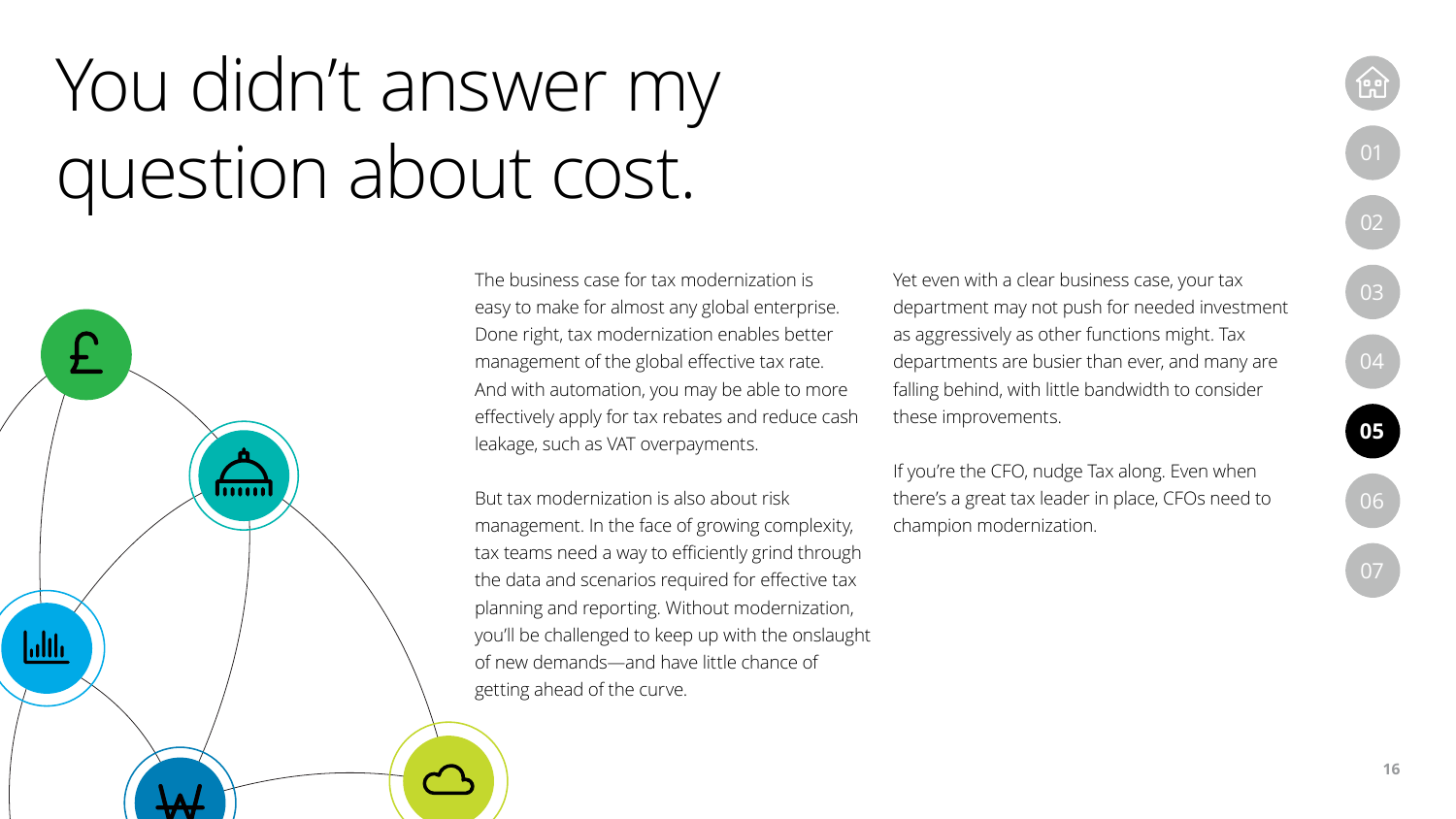### <span id="page-16-0"></span>**What's the risk if we don't invest?**

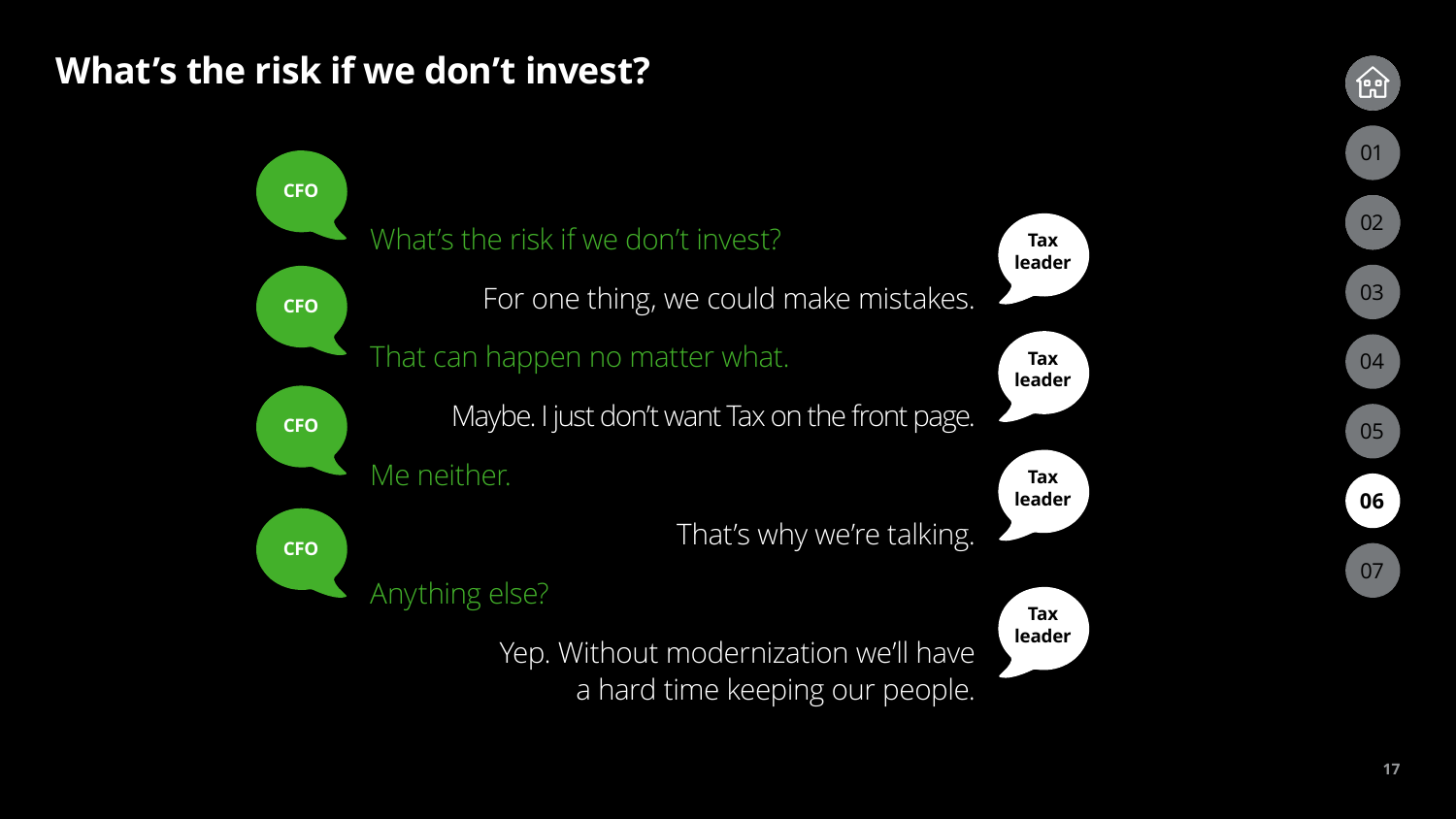## What's the risk if we don't invest?



We've said this already, but it bears repeating: the number of new regulations companies have to comply with is truly mind-boggling. Every country or jurisdiction has its own unique requirements, and global companies feel the brunt of new rules every day. It's impossible for anyone to have a handle on all the issues—so risks can multiply.

Another risk involves talent. The pool of available tax talent is shrinking, with companies finding it harder to keep the best people on board. New recruits are looking for companies with modernized tax operations. Make sure yours is one of them.

No business can prepare completely for the uncertain future, but it's possible to get ready for the most-likely scenarios. More automation. More use of cognitive tools. More artificial intelligence. More advanced algorithms for scenario modeling. These are all part of tax modernization.



[04](#page-12-0)

[02](#page-7-0)

[05](#page-14-0)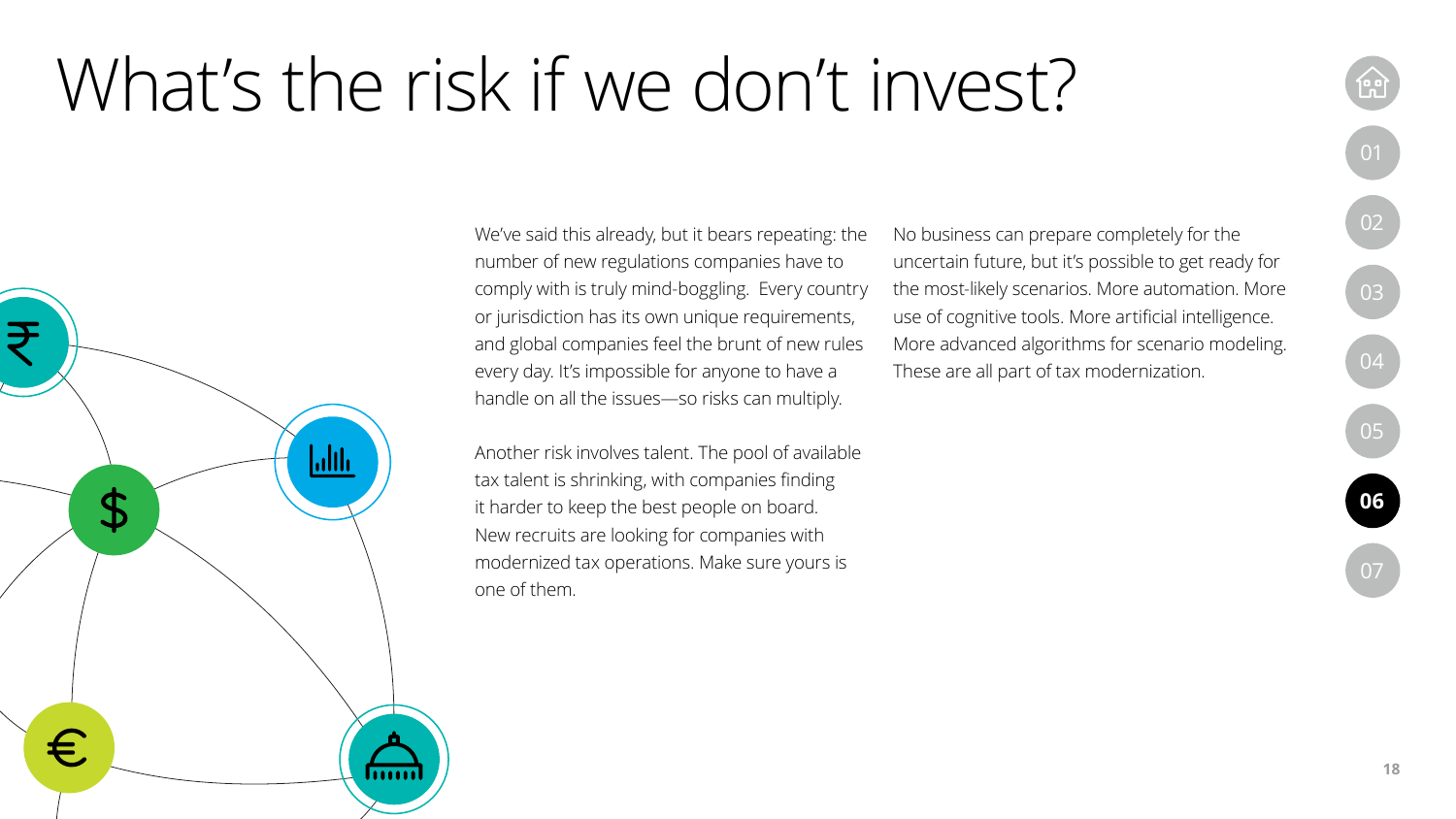## <span id="page-18-0"></span>It's crunch time.

Tax reform in the US has lowered the corporate By taking a fresh look at new technology<br>statutory tax rate. On the global stage, tax capabilities and related operating models,<br>legislation is increasing, along with calls fo legislation is increasing, along with calls for more reporting transparency and regulation. This means more tax reforms, more complexity, and potentially more change for your tax function.

Companies that received tax benefits from tax reform should consider investing in tax modernization, rather than taking those current tax savings to the bank. They should also be rethinking the role Tax plays in their business decision-making processes.

By taking a fresh look at new technology capabilities and related operating models, CFOs may find that they can have it all: a highperforming, efficient tax department that's tightly integrated with Finance and the rest of the organization.

## **Talking Tax**

The next time you see one of your tax people in the break room, take a minute to swap war stories. And be sure to ask them how Tax and Finance could be working more effectively together. Don't be surprised if you unleash a wave of new ideas.

**07**

[06](#page-16-0)

[05](#page-14-0)

**[03](#page-9-0)**

[02](#page-7-0)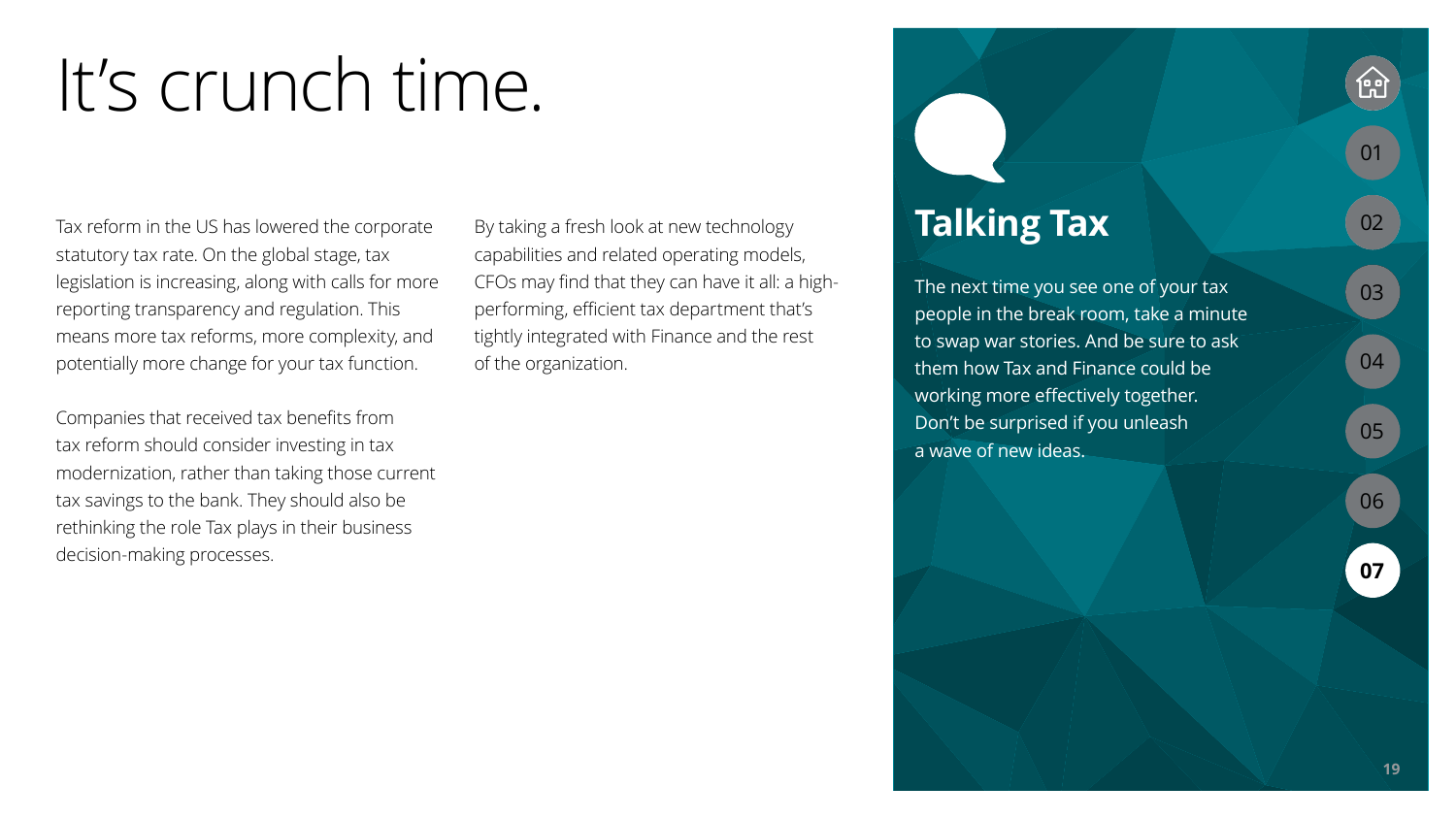## Acknowledgements

### Authors

### **Mark Lazzaro**

### **Partner, Tax**

Deloitte Tax LLP Tel: +1 404 220 1230 Email: mlazzaro@deloitte.com

#### **Emily VanVleet**

**Partner, Tax** Deloitte Tax LLP Tel: +1 404 631 2715 Email: evanvleet@deloitte.com

### **Michelle Chaung**

**Senior Manager, Finance & Enterprise Performance** Deloitte Consulting LLP Tel: +1 713 982 3167 Email: micchuang@deloitte.com

United States

**Steven Ehrenhalt**

**Contributors** 

**Rosemary Sereti** United States

**Bob Stack** United States

**Kathryn Karlman** United States

Canada

**Katy Hollister** United States

Brazil

**Nathan Andrews** United States

**Igor Ivanov**

**Jason Dess**

**Jason Sawyer** United States

**John Steele** United States

**Conrad Young** United Kingdom

Endnotes

1. House of Representatives Office of the Law Revision Counsel, 2017

**[07](#page-18-0)** [06](#page-16-0) [05](#page-14-0)

**[03](#page-9-0)** 03

[04](#page-12-0)

[02](#page-7-0)

[01](#page-5-0)

<u>trì</u>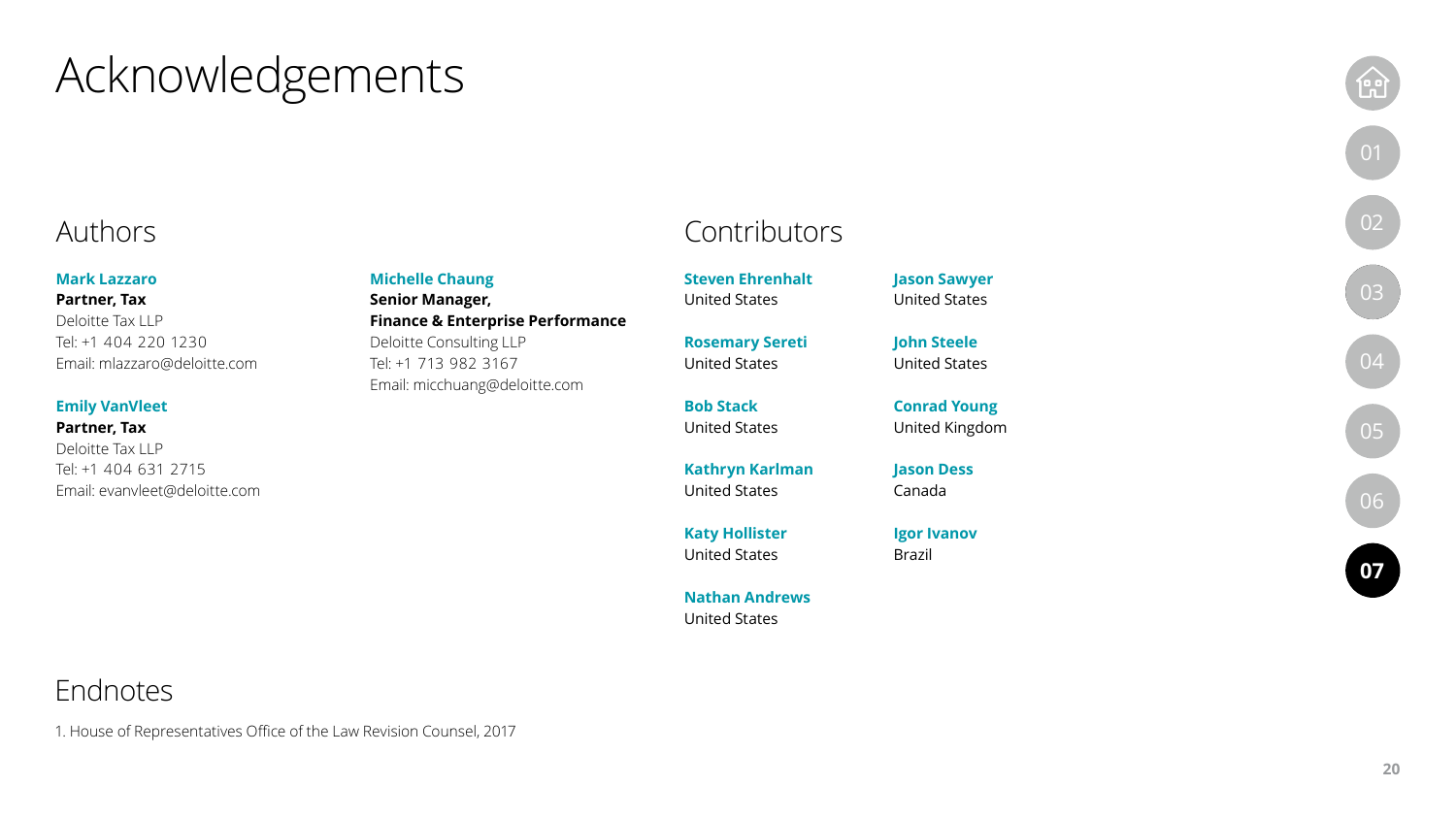## Contacts

#### **Conrad Young**

**Global Managing Director - Tax Management Consulting** Tel: +44 (0) 20 7303 3204 Email: conradyoung@deloitte.co.uk

#### **David Anderson**

### **UK Strategy and Operations Finance Leader**

Tel: +44 (0) 20 7303 7305 Email: davidjanderson@deloitte.co.uk

#### **Rachel Taylor**

#### **UK Tax Finance Transformation Leader**  Tel: +44 20 7007 9540

Email: rtaylor@deloitte.co.uk

#### **Julie Hughff**

**Tax Management Consulting Lead** Tel: +44 20 7007 0662 Email: jhughff@deloitte.co.uk

#### **Simon Barnes**

**Finance Transformation Partner**  Tel: +44 (0)20 7007 6376 Email: sbarnes@deloitte.co.uk

#### **Michael Haupt**

**UK Digital Finance Leader**  Tel: +44 (0) 20 7007 4073 Email: mihaupt@deloitte.co.uk